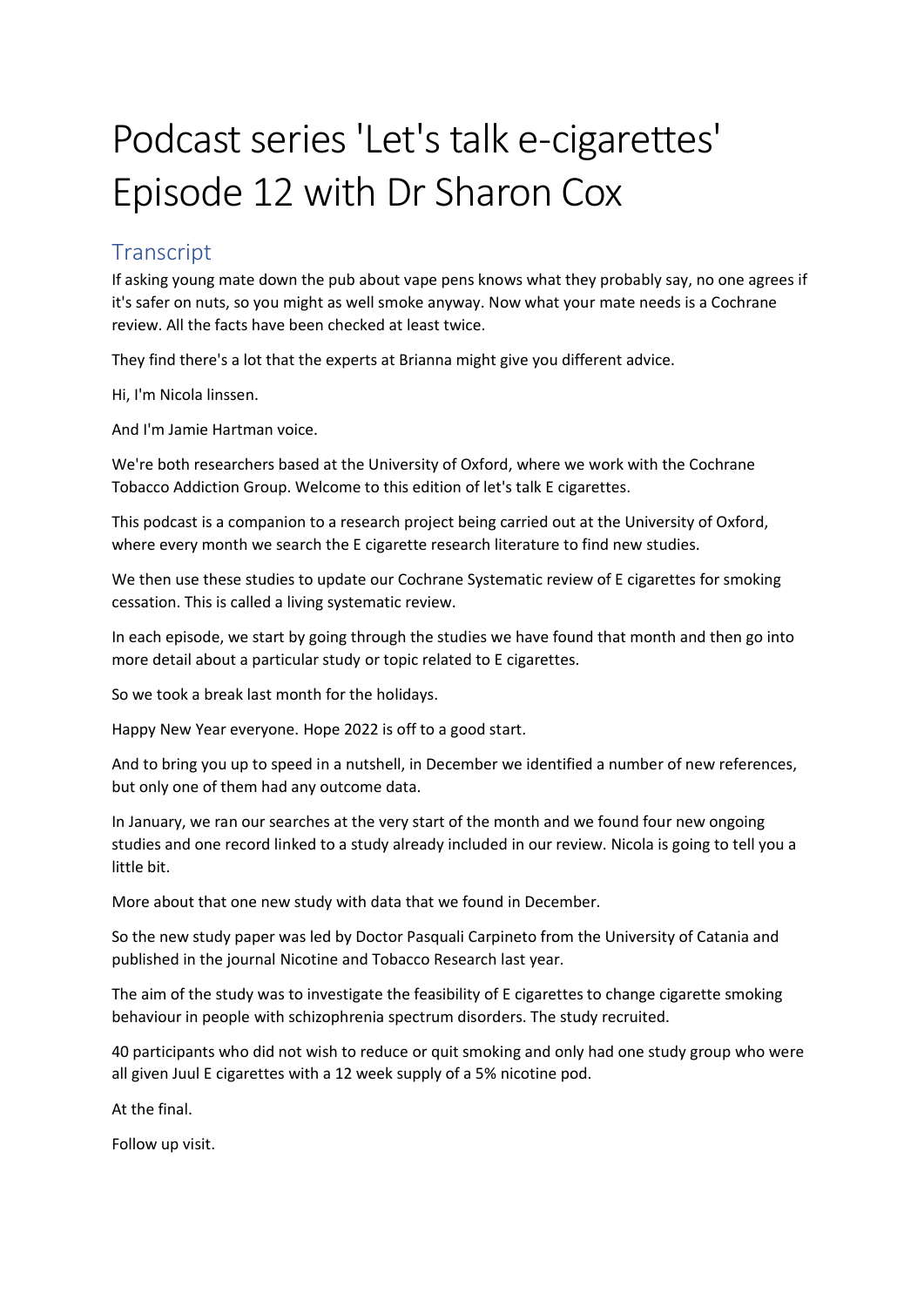At week 2457, 1/2 percent of people had reduced the amount they smoked by 50% or more, with 35% of people having quit smoking completely at the end of the study, all of the participants were still using their he cigarettes.

The E cigarettes for this study were supplied by PAX Labs who later became JUUL, and the study investigators have received funding from the tobacco industry and the Pharmaceutical industry.

Great thanks Nicola. So as I mentioned this January, we have found four new ongoing studies and it's quite amazing really that every month we find more and more studies that are getting off the ground in this area.

It's really exciting and one of the new ongoing studies we found is a multicenter, randomised controlled trial. It's based in homeless centres.

And in people experiencing homelessness who smoke, they're getting the offer of E cigarettes or usual care, the kind of shorthand name for this city is the sketch trial, and it's funded by the National Institute for Health Research.

In this month Deep Dive I spoke to one of the trials leads doctor Sharon Cox from University College London about this new trial and the other work her team has done in this area.

Right, so to start off, can you?

Tell us about.

Yourself yeah. Hi Jamie, my name is Doctor Sharon Cox. I'm a senior research fellow at the Department for Behavioural Science and Health at University College.

And most of my work is on tobacco related health inequalities and I have a particular focus on how E cigarettes can help to reduce some of those inequalities.

And what is it about? E cigarettes that makes you look at them in this context? What got you into E?

Cigarettes research. So for me I started to become engaged in E. Cigarette research about six years ago.

Now I really notice the parallels in harm reduction across other substances, so for me it wasn't necessarily a hook that these are smoking cessation aid per say.

I wasn't engaged in smoking cessation research at all at that time, but I was interested in harm reduction.

Harm reduction can really help those people who other treatments haven't suited for them at that time, in their recovery or that time in their life.

But what harm reduction can do is keep people in treatment or keep people interested in changing their behaviour without necessarily thinking about quitting, which can be a really big step for some people.

So I'm interested in improving the lives and and the health of people who are experiencing homelessness and I thought well, that sector they were already offering substance harm reduction.

Where's the tobacco harm reduction? Surely this should just be offered alongside all the other types of support, and that's how I came interested in this area, awesome.

And what other kinds of harm reduction are they offering those populations?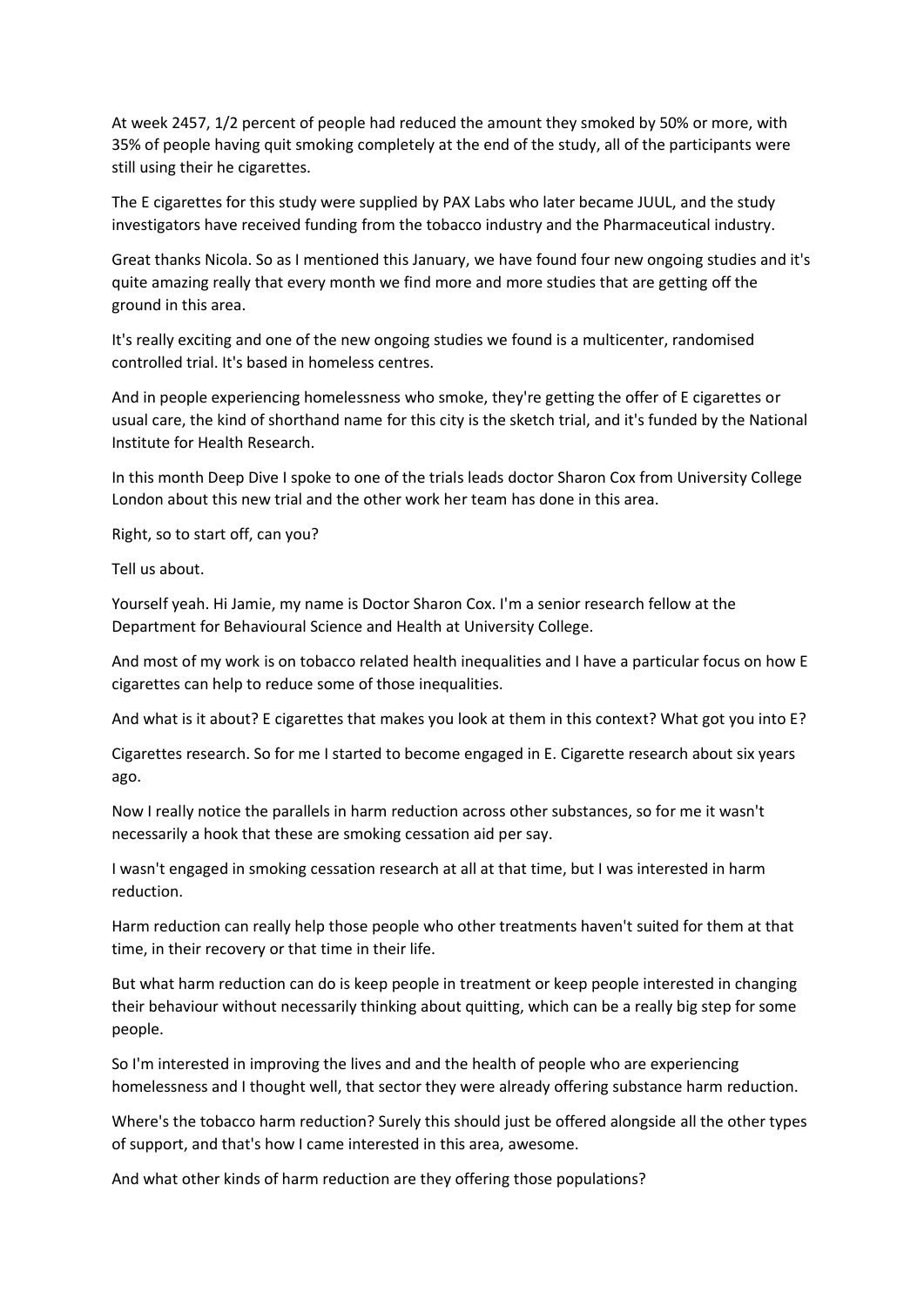So safer injecting equipment. Alcohol reduction. So for sex workers, which is group of people under the inclusion health group with adults experiencing homelessness apart?

Of sex education advice, which is some of the oldest forms of harm reduction and condoms. We also have other medications like methadone for example, so harm reduction has a long history in the third sector.

Obscure science term definition.

The third sector is a range of different organisations belonging to neither the public nor the private sector.

They include charities, voluntary and community organisations, social enterprises and cooperatives and think tanks and private research institutions.

And people know the term harm reduction once you put tobacco in front of it. People were a little bit puzzled.

They've never heard of that, and that's what our work.

Trying to change that is so interesting, so can you tell me?

I suppose any highlights of the work you've done so far on E cigarettes in this area and why we're talking to you today. A bit about the research that you're just starting up at the moment.

Yeah, so we started my colleague and I so Professor Lynn Dawkins from London, South Bank University Wiest.

Started taking an interest in this area back in 2016.

At that time we were fortunate enough to receive some funding from the National Institute of Health Research, the Public Health Board to run a small feasibility study across four homeless charities in the UK, One in Scotland and three in England to offer E cigarettes or usual care and usual care is defined as a.

Referral to the Stop Smoking Service so two centres offered that the referral and two centres offered an E cigarette. Now that was a feasibility study so you'll know Jamie, but for those of you that don't.

A feasibility is not to test effectiveness. It's to test whether you could do a trial. There were no trials in the world.

Looking at E cigarettes amongst this population so we had to see whether we could do it. Would people come back? Would they give us their baseline data there? They're pretty intrusive questions and this is a community.

That doesn't necessarily hold health professionals in high trust.

Would people use the E cigarette? Would they like the E cigarette? Would they go to usual care? Would they be referred?

All of those things that we tested, and I guess the highlight is that the E cigarette was really acceptable to people. The staff, especially who delivered the intervention they took to the training. The training I should credit Debbie.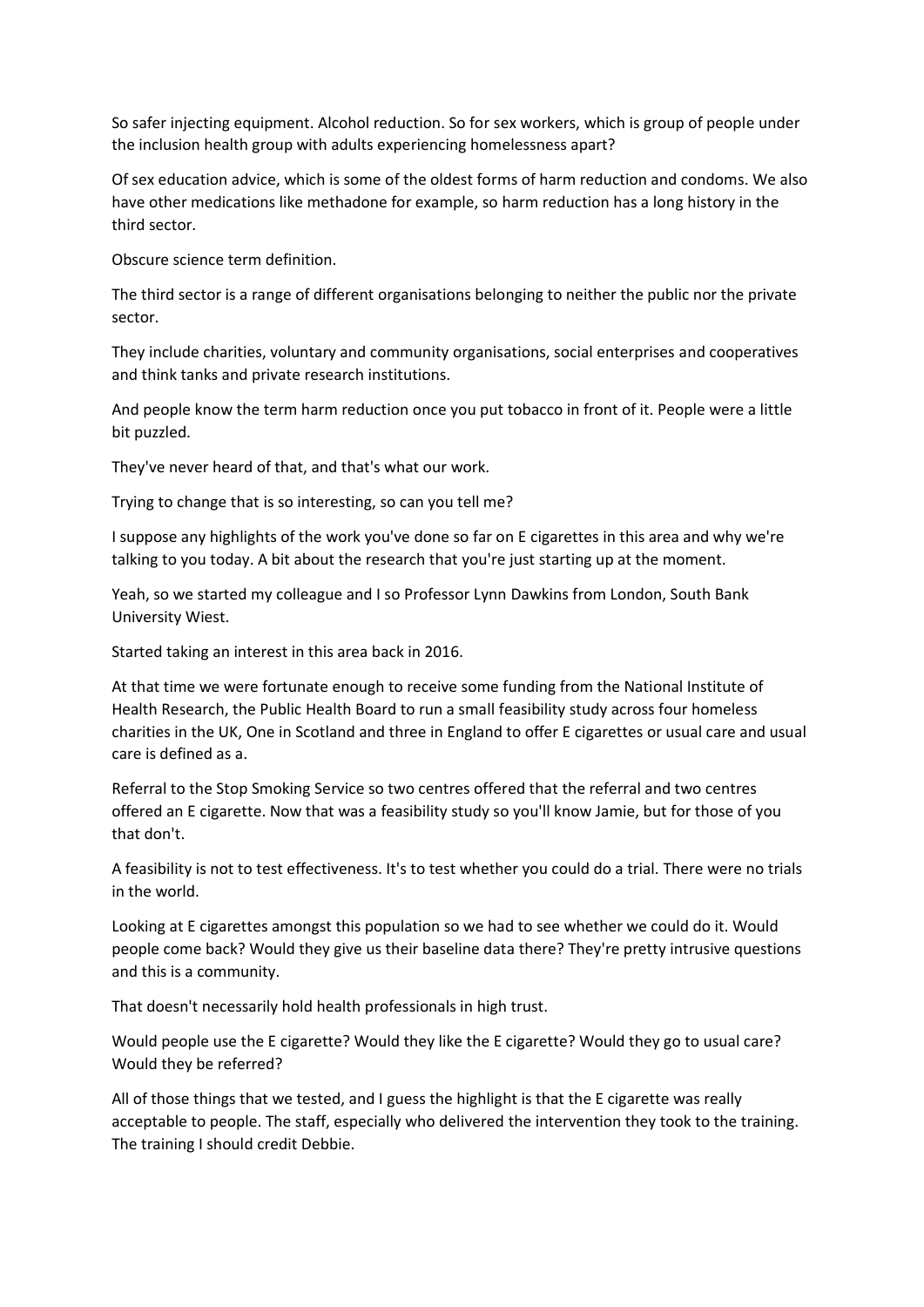Robson, a senior researcher at King's College London, who developed the training with a real harm reduction focus and a real mental health focus, and the staff absolutely got it. They thought, wow, this this is stuff we're already delivering, but this is just.

If you like another string to our harm reduction Bo, this is. This is just more ways that we can engage people who are quite socially isolated and in poor health.

It's another way that we can start conversations and I think for me the highlight was seeing staff really change their mind. If you talk to staff about asking people to quit smoking, they'll say.

These people have got so much on there's no way I'm going to talk to them about taking away their cigarettes.

But if we say to them, well, how about talking to them about improving their mental health through reducing their smoking or quitting their smoking?

The staff will lie all right.

OK, the staff also quit. Many staff also quit and that was that was amazing. So that was that. That was really good.

That's amazing.

The service users. We had three people quit at six months continue abstinence from the 48 not massive gains, but nobody did in the usual care. But what we did see and we heard for the qualitative.

Component was that some people said the very act of being offered smoking cessation support felt like they were being cared about.

People would say to us I didn't think anybody cared that I was a smoker. I didn't think anybody cared. If I got lung cancer.

I'm so happy that now I don't have to beg for cigarettes or or smoke discarded cigarette ends and these are all huge winds and the massive winds.

Add winds.

Some people I remember interviewing one guy he had smoked since he was twelve. He was in his mid 50s and he managed to stop smoking for the whole of the Easter Bank holiday weekend, which is a four day weekend.

For people not in the UK, he that was the longest he had gone since he was 12 years old.

I mean, he continued to to smoke after that, but in behaviour change terms and at least.

For he's you know.

Self esteem. These are really big wins. So now we are leading a larger trial. The National Institute of Health Research recognised that the feasibility has shown proved.

If you like that a full trial is feasible and we're now moving onto a larger cluster, a cluster randomised control trial.

32 centres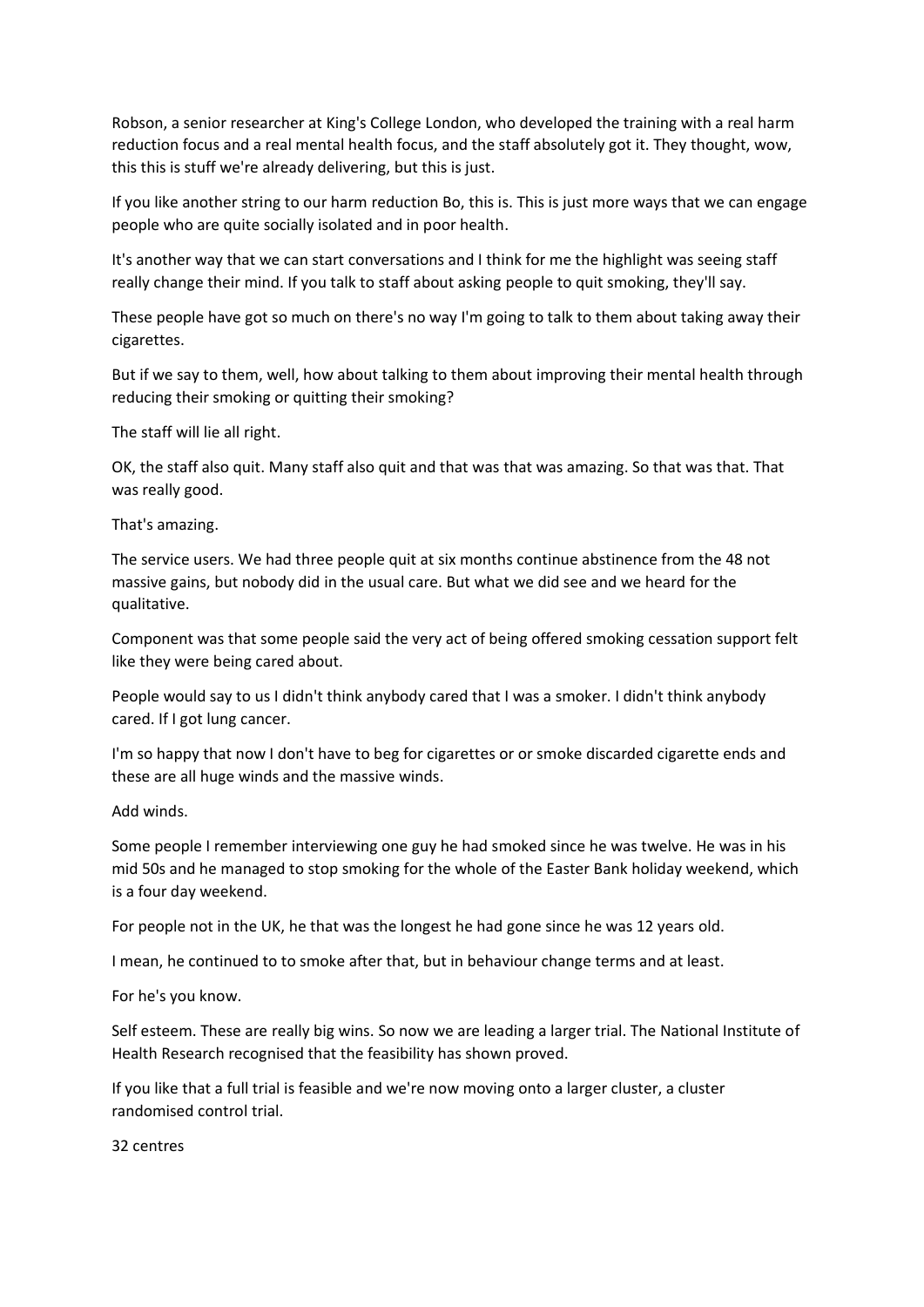Amazing, so this is just me being really eager and keen. When do you think we'll know the results from that?

We only started yeah, we only started in September, had just gone and we're starting recruitment of centres now we're actually we're we're recruiting centres now, but recruiting participants in February.

This is a three year trial, so there's going to be some time unfortunately, to wait until the results.

Fair enough, and can you tell me a little bit about the E cigarette intervention that you're using in the trial? Is it the same as you used in your original feasibility study?

Did you change anything based on the feasibility study? What kind of E cigarettes are you offering? Any sort of information there?

Yeah, so the E cigarette that we're offering is the same one in the feasibility is to inspire pockets. We did review it before the feasibility.

We had public and patient involvement, as is good practise. We had feedback from people with lived experience of homelessness that this was the one they found most manageable. They liked.

Of the throat here. It also in terms of cost, had a really good start up cost for us. We you know we have to be careful about these sorts.

Right?

Things we then re reviewed it recently again with public involvement and again it came out the top choice so we're sticking to that.

People have a choice of flavours of E liquid, so they get. They can choose tobacco flavour, fruit flavoured or mental flavour and they can choose and they can swap they're offered.

5 bottles a week for up to four weeks. And even if you don't vape all of your bottles.

The next week you're still given 5.

Brilliant excellent yeah and what other research if any, are you doing in this particular area?

Right, so other work that we're doing has been funded by the Medical Research Council we found from the feasibility study and another work that we've had and funded by Cancer Research UK. Looking at what's currently being offered in homeless centres.

We found that staff, even though even if they're the most willing and really want to offer smoking cessation support there, there aren't any resources for them in many other areas of health.

You know there's e-learning training for them. There might be downloadable manuals. There's nothing like that for the homeless sector, and so people would say, well, you know the needs of my.

Service users are quite unique. Where's my resources? And we're currently asking people to go to get some information, maybe from the Yellow book for substance use, treatment and and to look at the tobacco chapter.

The we then might be asking them to go and look at the mental health e-learning training on the NCSCT.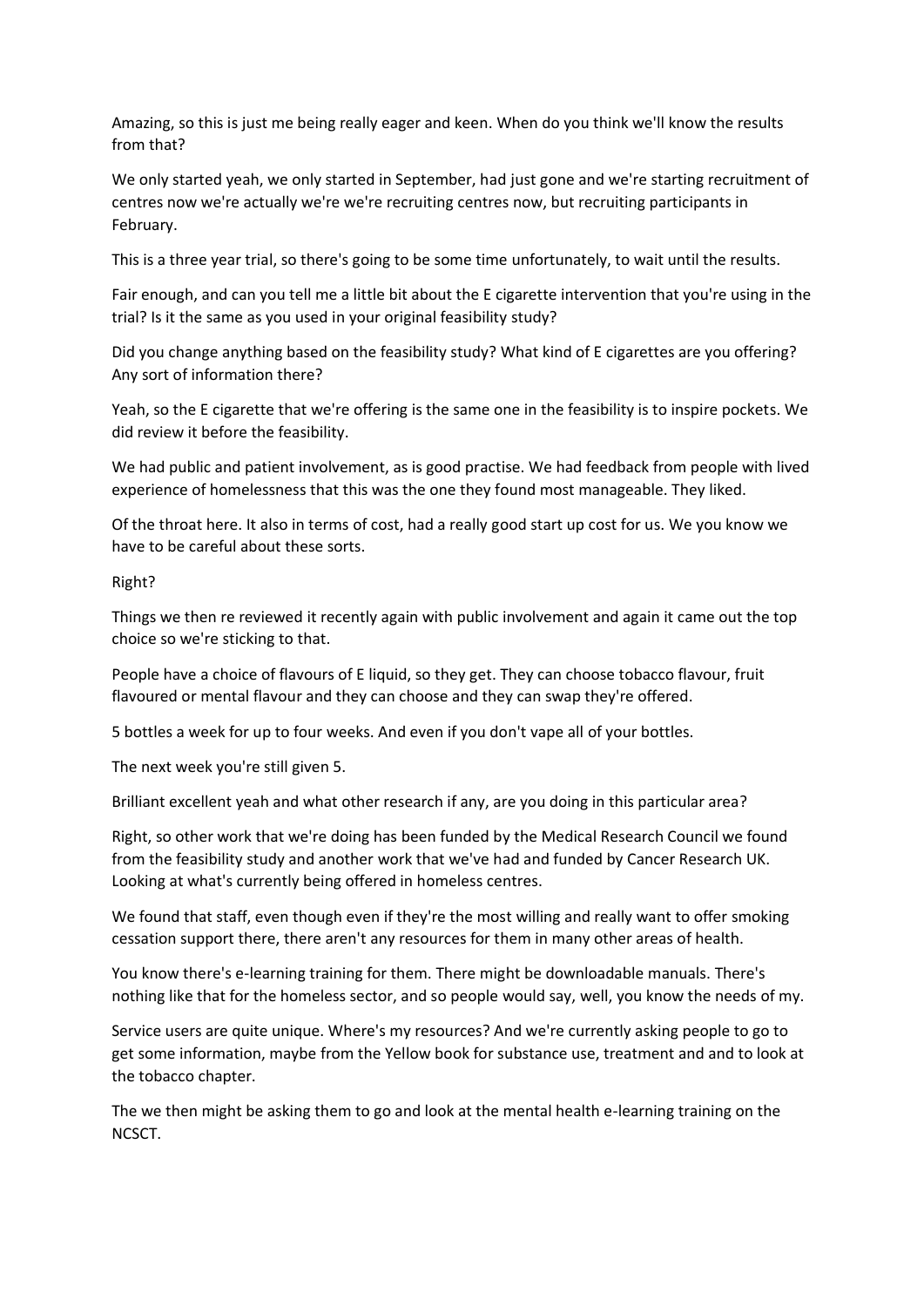The Enquetes is an acronym that stands for the National Centre for Smoking Cessation and Training, which provides training for people who provide advice to help people quit smoking.

And we're asking them to go to all these different places.

So what we're now doing with this money from the MRC is Co developing with people that use homeless centres and work in them. A set of resources.

A set of tobacco harm reduction resources and the way that we're Co. Creating that is by running a series of focus groups over a year and it's a.

It's an iterative process, so first of all, now we're asking people what do they want in the resource toolkit. We're.

Calling it E cigarette information and actual E cigarettes you know to give out and the number one thing everybody says you know.

And now give us give us the rights, give us the vote. But information on how people can use them.

Right?

How do they charge them? How do they refill them? Who do you give them to? What type of E cigarette do you give to somebody who maybe is rough sleeping versus someone who's in temporary accommodation?

What type of E cigarette should you give to somebody who's a a pack a day smoker? What type of E cigarette or or indeed any other medications you give to someone who?

Who's rolling their own? So this is the sort of information that people want you know, do E cigarettes, or indeed any other nicotine replacement therapies, interact with medication?

These this is all the information that people want to know. Conversation guides, that kind of thing, so that's what we're developing at the moment and it's it's really it's really good.

It seems. I mean, I'm obviously biassed working in this area that that is an obvious need, right? You have a population with really high levels of smoking in that population.

In most other areas where you have high levels of smoking, there's very clear guidance. Why do you think it hasn't happened before?

So unfortunately we've got this horrible situation in the UK and and there's no like I don't have hard evidence this, it's just something that I observe, and I know as a scientist I shouldn't observe stuff, but nonetheless I'm going to do it.

The more health and social needs you have, the less likely you are to be seen as a the less likely your smoking is seen as a priority to change.

And people who are experiencing homelessness have some of the highest health and social needs and the most severe. And unfortunately, they're often less likely to change in the immediate future.

So when people are looking for housing when when people like you know living on the edge of society. When people are are struggling to make.

Things may.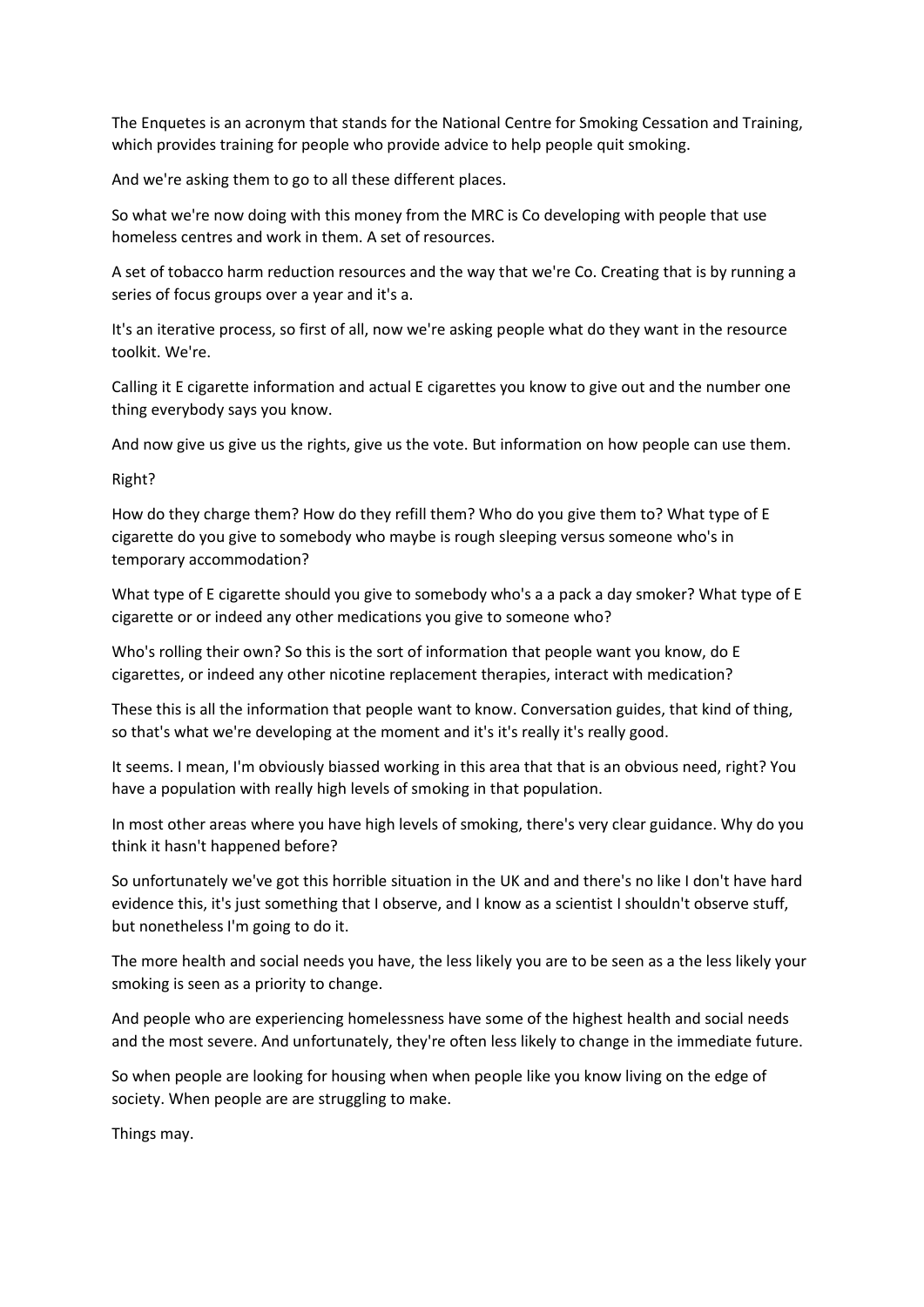Smoking is somehow given this tacit approval. Now I'm not saying we should punish smokers. Of course we shouldn't, but I do think that when people stop being homeless, they should be no more likely to get lung cancer.

I mean, they're coming into a period of their life, hopefully of instability, and we want them to live in that stability for longer. But also I think it's just a human rights issue that everybody.

Should be offered. Stop smoking support and advice regardless, but unfortunately I think the sex has been left behind.

I I could go on about summarising why that is. I think that for all the reasons I've just said the maybe tobacco research community hasn't necessarily identified that as a community of need, and I think maybe the homeless or third sector hasn't necessarily reached out because of those reasons. So you know.

Research and agendas are often led by the people that are interested in them, and they don't think.

Until recently, there have been too many people interested in this population. It's really tough. Yeah, there's not quick wins with this group.

No, they're not. You're not look, you know you're not talking about a group of motivated to quit smokers. It you know you're you're talking about people who you know the average age of death in this in this population is.

You know 44 for a man and 42 for a woman. So when you've got that type of life expectancy?

Cigarettes are not seen as yeah high priority, but nonetheless we're seeing you know that actually if you frame it as harm reduction and not quitting, you can start to make some.

Headway, and I think that.

Statement that you made about the qualitative research people saying. Finally, it felt like people weren't.

You know, paying attention to their health is also kind of quite striking and another really important element in this.

Absolutely, and the staff really picked up on being able to use this as a way of creating a new conversation instead of keep talking to people about, you know their housing situation and their benefit payment.

Maybe their alcohol or other substance use. They can talk to about something else and and especially with vaping, it doesn't have to be framed in a way that's quit in.

It can be switching and it can be framed as something that's maybe something new and.

Novel yeah and and offer very awesome intangible yeah.

And not fact.

Yeah, you're giving them something rather than necessarily talking about taking something away.

Absolutely well, amazing that you're doing this work.

If you could see kind of anyone future study be funded in this area, what do you think it would be if you were in charge of saying this is the next thing that's going to happen in this sphere?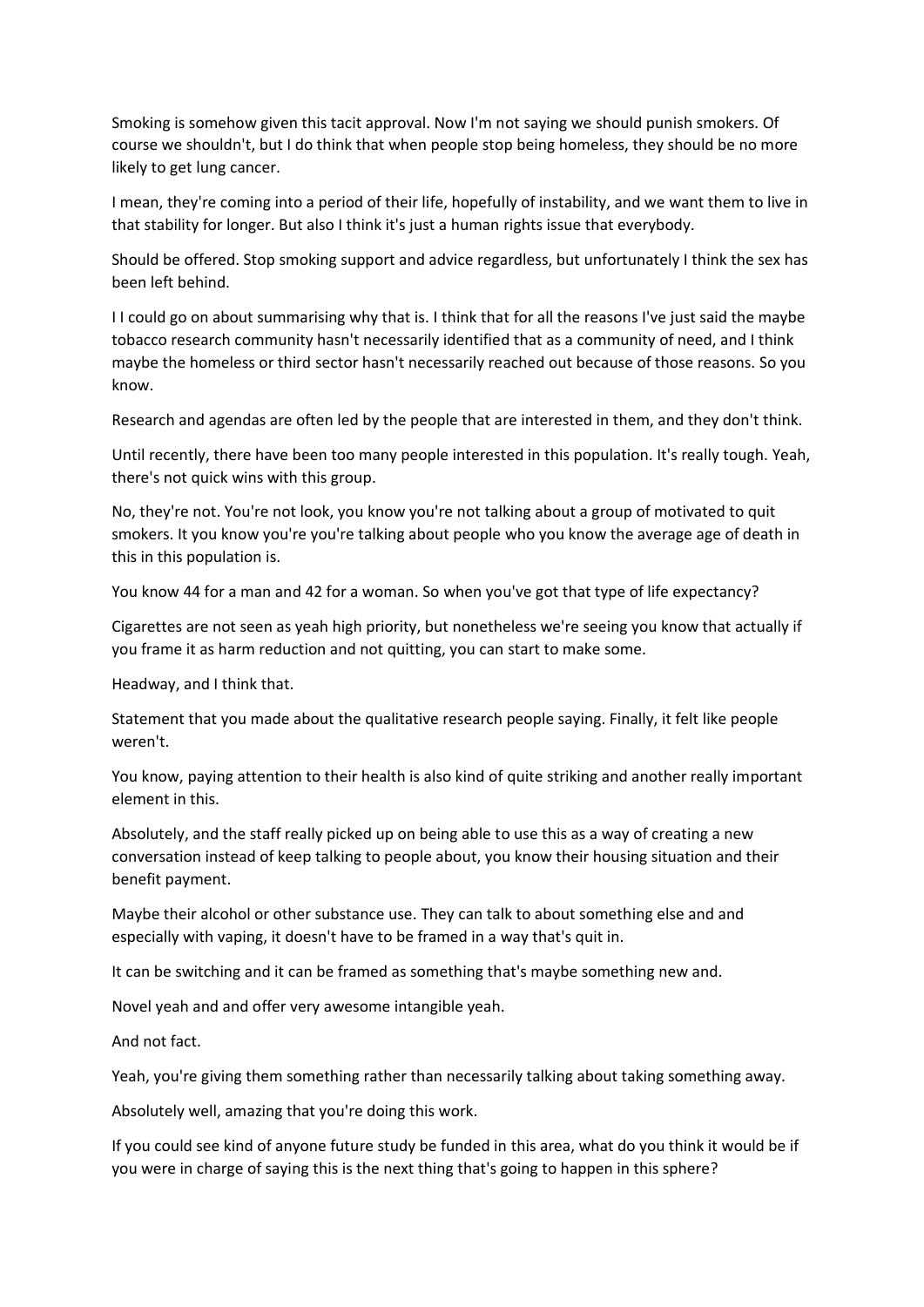Of E cigarette research generally or specifically within the homeless sector? What might it be?

So I have to give credit here to doctor Dan Lua, who's at UCL who works at the Inclusion Health Centre.

He's his work is really highlighting that for inclusion, health groups, and what we need is a whole restructure of provision of support.

Could I just stop you and get you to explain what?

An inclusion health group ends.

OK, so inclusion health groups refer to a group of people that are severely socially excluded, so these can be people who are experiencing homelessness, sex, workers, people who use and and inject drugs. So what we are.

What facing at the moment is that people go to one service to get a need met. So for their homelessness and they might go to another service to get prescriptions for their drug use.

People might go to a sexual health service and then they might go to the smoking cessation service, but maybe not because actually, as we've said, it's not a priority and it's another service right? And believe me, you know.

You know it's not easy having these people loved and it's very time consuming and going to all these appointments, absolutely.

And then you've got to get benefits and housing.

Top So what we need is an integrated service so I know your question was about what would I like to see in easier X.

But what I would really like to see is an integrated service for inclusion health groups that also includes tobacco harm reduction, and I'm interested to know that when tobacco harm reduction is integrated and seen as an.

Equal pay.

Not to all of these other health interventions does it increase the uptake. Does it increase the acceptability and ultimately does it improve?

People's.

Health amazing. Well I hope to be talking to you about that in a few years time. Alright, thanks so much, Sharon.

Thanks Jamie.

That was great Jamie. So interesting to.

Hear about all that.

Important work, thanks for listening everyone and we look forward to sharing our February findings with you in due course.

Please subscribe on iTunes or Spotify and stay tuned for our next episode.

Sleeping is safer than smoking. May help you.